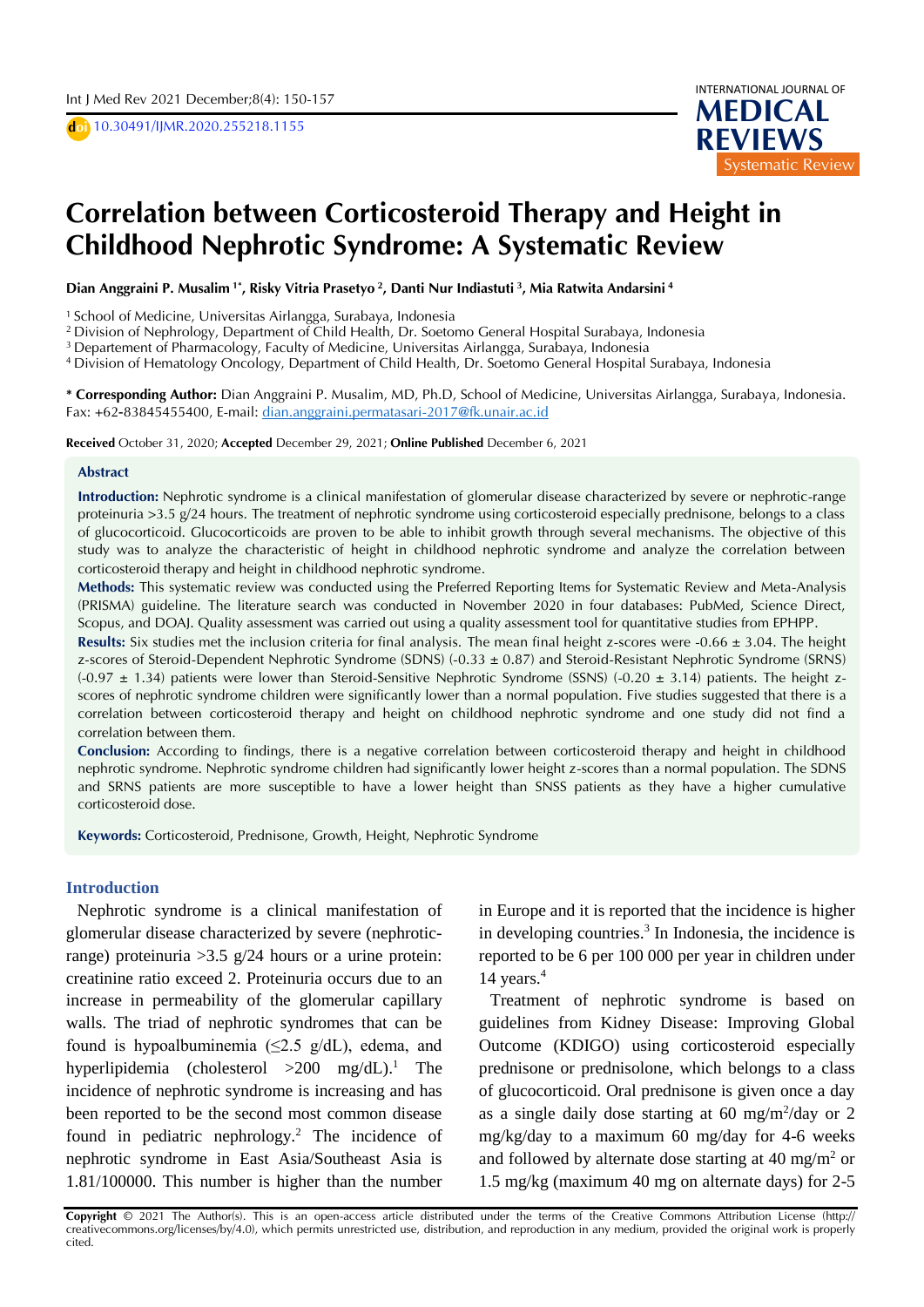months while gradually decreasing it or tapering off the dose.<sup>5</sup> If the patients experience a relapse, this therapy can last for  $6-12$  months.<sup>4</sup> Glucocorticoids have an immunomodulating effect that will remove circulating Vascular Permeability Factor (VPF) and have a direct effect on podocytes and/or on slit diaphragm to accelerate the glomerular filtration barrier back to normal. Glucocorticoids also have a pro-survival effect on podocytes and even glucocorticoids have a protective effect on the glomerular basement membrane and podocytes. It also reduces Vascular Endothelial Growth Factor (VEGF) levels while higher VEGF levels cause vascular leak in nephrotic syndrome. Furthermore, glucocorticoids will inhibit the production of cytokines at the genetic level by binding with nuclear transcription factors, especially NF-kB. Glucocorticoids will inhibit NF-kB activity by binding to DNA and will stimulate IkBα transcription to decrease NF-kB activity. Research on mice has indicated that glucocorticoids can reduce the expression of excess angioprotein-like-4, which causes massive proteinuria.<sup>6</sup>

Glucocorticoids have adverse side effects on growth. The side effect of glucocorticoids is to suppress osteoblastogenesis in the bone marrow and prolong the life span of osteoclasts so that it harms bone mass and growth, especially in the first six months of treatment. Glucocorticoids cause the body to lose calcium through renal excretion and inadequate absorption from the intestine, thus inducing osteoclast activity which will damage the bones.<sup>7</sup> In addition to causing impaired bone growth, glucocorticoids also cause physical growth retardation. Physical growth retardation that occur are caused by suppression of Growth Hormone (GH) secretion and other growthsupporting factors. Research shows that 77% of children have decreased height z-scores.<sup>8</sup> The results of other studies also showed permanent growth retardation in children with long-term exposure to corticosteroids.<sup>9</sup> Studies in India suggest that there is a positive correlation between decreased growth rate and cumulative dose of steroids in children with SDNS, infrequently relapsing nephrotic syndrome, and frequently relapsing nephrotic syndrome. This growth retardation is very likely to occur considering the prevalence of nephrotic syndrome sufferers, most of whom are children who are in their growth phases.<sup>10</sup> Therefore, this systematic review aims to analyze the characteristics of height in childhood nephrotic syndrome and to prove the correlation between corticosteroid therapy and height in childhood nephrotic syndrome.

## **Materials and Methods**

## **Literature Search Strategy**

This systematic review was carried out according to the PRISM $A<sup>11</sup>$  guidelines. The PICO question of this study was:  $P =$  childhood nephrotic syndrome; I = corticosteroid or prednisone or prednisolone; C = without being compared;  $O =$  the height in childhood nephrotic syndrome. The literature search was carried out on four electronic databases, namely PubMed, Science Direct, DOAJ (Directory of Open Access Journals), and Scopus with keywords (corticosteroid OR prednisone OR prednisolone) AND (height) AND (nephrotic syndrome) AND (children). The literature search was carried out in November 2020.

### **Inclusion and Exclusion Criteria**

The inclusion criteria of this systematic review included studies that had discussed the correlation between height and corticosteroid therapy in terms of the cumulative corticosteroid dose of nephrotic syndrome in children aged 1-18 years, literature published in the last 16 years (January 2004- November 2020), and only literature written in English. Literature that came from non-research studies such as review articles, conference papers, and book chapters were excluded from the systematic reviews. Duplicated literature and the results of quality assessment using the quality assessment tool for quantitative studies from EPHPP<sup>12</sup> which are classified as weak scales were alsoexcluded.

### **Data Extraction and Synthesis**

The extracted data consisted of the author's name, year of publication, publication title, final height zscores, main findings, and country of study (Table 1). The final height z-scores data will be processed into a new mean  $\pm$  standard deviation using the formula found in the Cochrane Handbook for Systematic Review.<sup>13</sup> The used formula can be seen in Figure 1. If the data is obtained in the form of median and interquartile range, the data will be converted into mean  $\pm$  standard deviation using the website [http://vassarstats/net/median\\_range.html.](http://vassarstats/net/median_range.html)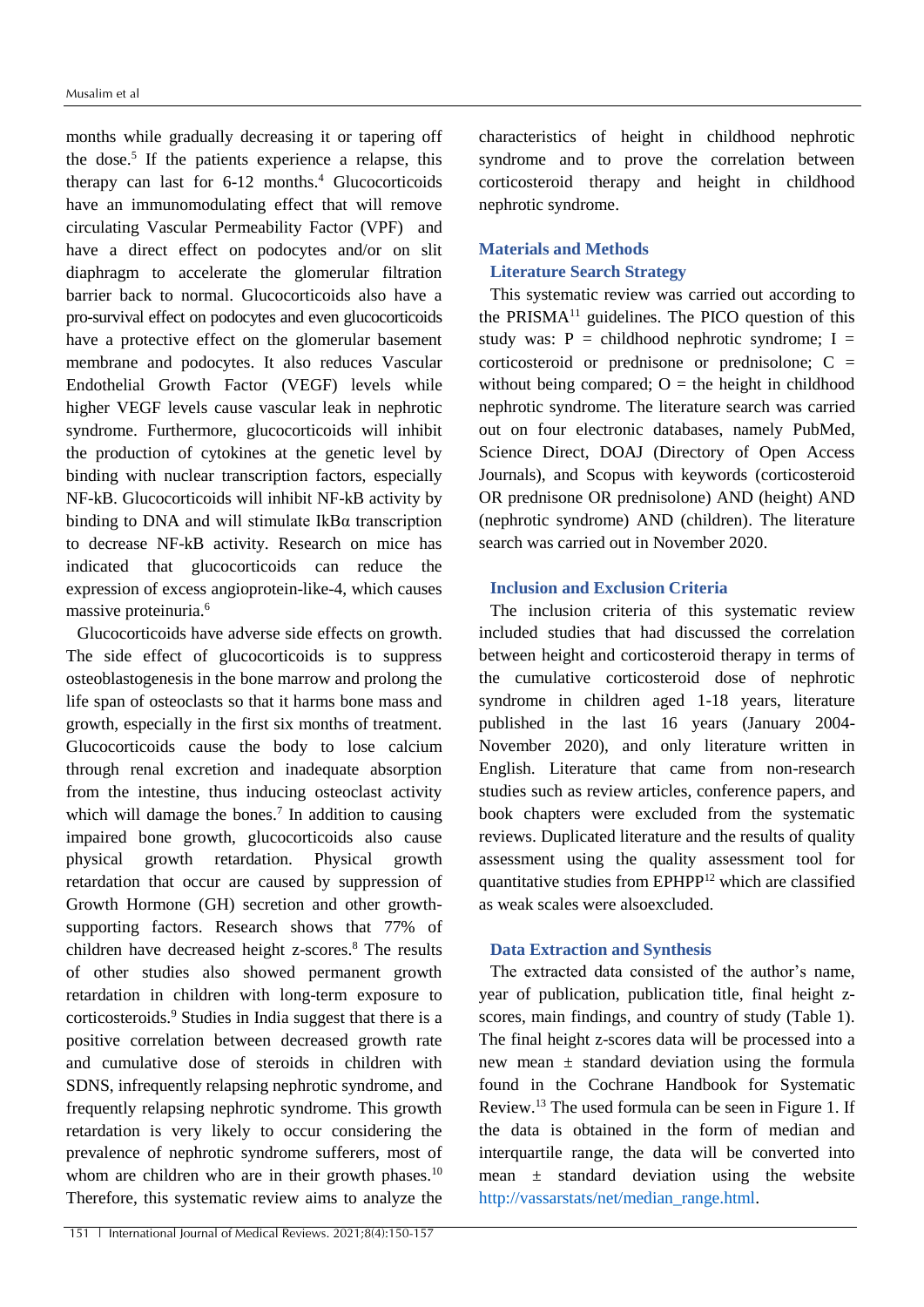|              | <b>ravic 1.</b> Characteristics of included research studies in this systematic review (19–0)<br><b>Title</b><br><b>Final height</b><br><b>Main findings</b><br>Author<br>No. |                                                                                                                                               |                                                                                                                               |                                                                                                                                                                                                                                                                                                                                                                                                                                                                                 | Country      |
|--------------|-------------------------------------------------------------------------------------------------------------------------------------------------------------------------------|-----------------------------------------------------------------------------------------------------------------------------------------------|-------------------------------------------------------------------------------------------------------------------------------|---------------------------------------------------------------------------------------------------------------------------------------------------------------------------------------------------------------------------------------------------------------------------------------------------------------------------------------------------------------------------------------------------------------------------------------------------------------------------------|--------------|
|              | (Year)                                                                                                                                                                        |                                                                                                                                               | z-scores                                                                                                                      |                                                                                                                                                                                                                                                                                                                                                                                                                                                                                 |              |
| $\mathbf{1}$ | Freundlich et<br>al. (2004)                                                                                                                                                   | Bone Histology in<br>Steroid-Treated<br>Children with Non-<br>azotemic Nephrotic<br>Syndrome                                                  | $SSNS=$<br>$-0.28 \pm 0.82$                                                                                                   | The height z-scores at the time of bone biopsy<br>correlated inversely with the dose of administered<br>prednisone ( $r = -0.71$ ; $p < 0.05$ ).                                                                                                                                                                                                                                                                                                                                | Florida      |
| 2            | Leonard et<br>al. (2004)                                                                                                                                                      | Long-Term, High-<br>Dose Glucocorticoids<br>and Bone Mineral<br>Content in<br>Childhood<br>Glucocorticoid-<br>Sensitive Nephrotic<br>Syndrome | $SSNS=$<br>$-0.10 \pm 1.00$                                                                                                   | As compared with the healthy control subjects, the<br>SSNS patients had significantly lower height z-<br>scores $(0.35 \pm 1.07 \text{ vs } -0.10 \pm 1.00; \text{ p} = 0.008)$ .<br>The height z-scores was significantly and inversely<br>correlated with the lifetime cumulative dose of<br>glucocorticoids in milligrams ( $r = -0.28$ ; $p = 0.03$ )<br>and milligrams per kilogram ( $r = -0.38$ ; $p = 0.003$ )                                                          | Philadelphia |
| 3            | Mohan et al.<br>(2009)                                                                                                                                                        | Growth in Children<br>with Steroid<br>Sensitive Nephrotic<br>Syndrome                                                                         |                                                                                                                               | The cumulative dose of steroids (as mg/kg/year)<br>increase the $\Delta Ht.Zs$ ( $\Delta$ Height z-scores) decreases,<br>it means that growth retardation worsens and this<br>was statistically significant ( $p = 0.045$ ) and the<br>Pearson's correlation was -0.341 indicating fair<br>correlation.                                                                                                                                                                         | India        |
| 4            | Madani et al.<br>(2011)                                                                                                                                                       | The Effect of Long-<br>term Steroid Therapy<br>on Linear Growth of<br>Nephrotic Children                                                      | All subjects=<br>$-0.89 \pm 2.05$                                                                                             | There are 22 children whose initial height is below<br>the 5th percentile but 13 children at the last visit<br>had a height above the 5th percentile. Linear<br>growth does not correlate with the accumulated<br>dose of prednisolone ( $r = -0.03$ ; $p = 0.74$ ).                                                                                                                                                                                                            | Iran         |
| 5            | Ribeiro et al.<br>(2015)                                                                                                                                                      | Effect of<br>Glucocorticoids on<br>Growth and Bone<br>Mineral Density in<br>Children with<br>Nephrotic Syndrome                               | All subjects=<br>$-0.1 \pm 0.45$<br>$SSNS=$<br>$0.38 \pm 0.48$<br>$SDNS=$<br>0±0.40<br>$SRNS=$<br>0±0.56                      | Change in height z-scores is negatively correlated<br>with the cumulative glucocorticoids dose ( $p =$<br>0.04; $R^2 = 15\%$ ). The higher the glucocorticoid dose<br>received, the lower the z-scores will be. SDNS or<br>SRNS patients had lower final height than SSNS<br>patients ( $p$ < 0.01). The final height z-scores are<br>lower in the moderate and high-dose groups<br>receiving glucocorticoids $>0.2$ mg/kg/day ( $p = 0.001$ ).                                 | Swiss        |
| 6            | Valavi et al.<br>(2020)                                                                                                                                                       | <b>Effect</b> of<br>Prednisolone on<br>Linear Growth in<br>Children with<br>Nephrotic Syndrome                                                | All subjects=<br>$-0.5 \pm 1.07$<br>$SSNS=$<br>$-0.42 \pm 0.99$<br>$SDNS=$<br>$-0.44 \pm 0.96$<br>$SRNS=$<br>$-1.59 \pm 1.34$ | The cumulative prednisolone dose is significantly<br>correlated with worsening $\Delta Ht.Zs$ (p = 0.001). The<br>higher the cumulative dosage of prednisolone, the<br>greater the decrease height z-scores. The correlation<br>between cumulative dosage of prednisolone and<br>$\Delta Ht.Zs$ is higher in girls than boys (0.002 vs.<br>0.088). The correlation between cumulative<br>dosage of prednisolone and Aheight predictions is<br>higher in boys (0.003 vs. 0.111). | Iran         |

**Table 1.** Characteristics of Included Research Studies in this Systematic Review (N=6)

|                | Group 1         | Group 2         | <b>Combined groups</b>                                                                                     |
|----------------|-----------------|-----------------|------------------------------------------------------------------------------------------------------------|
| Sample<br>size | $N_1$           | N <sub>2</sub>  | $N_1+N_2$                                                                                                  |
| Mean           | $M_1$           | M <sub>2</sub>  | $\frac{N_1M_1 + N_2M_2}{N_1 + N_2}$                                                                        |
| <b>SD</b>      | SB <sub>1</sub> | SB <sub>2</sub> | $\left[(N_1-1)SD_1^2+(N_2-1)SD_2^2+\frac{N_1N_2}{N_1+N_2}(M_1^2+M_2^2-2M_1M_2\right.\\$<br>$N_1 + N_2 - 1$ |

**Figure 1.** Formulae for Combining Groups.

# **Quality Appraisal**

The quality appraisal uses the quality assessment tool for quantitative studies from the Effective Public

Health Practice Project (EPHPP). There are six general assessment components (selection bias, study design, confounders, blinding, data collection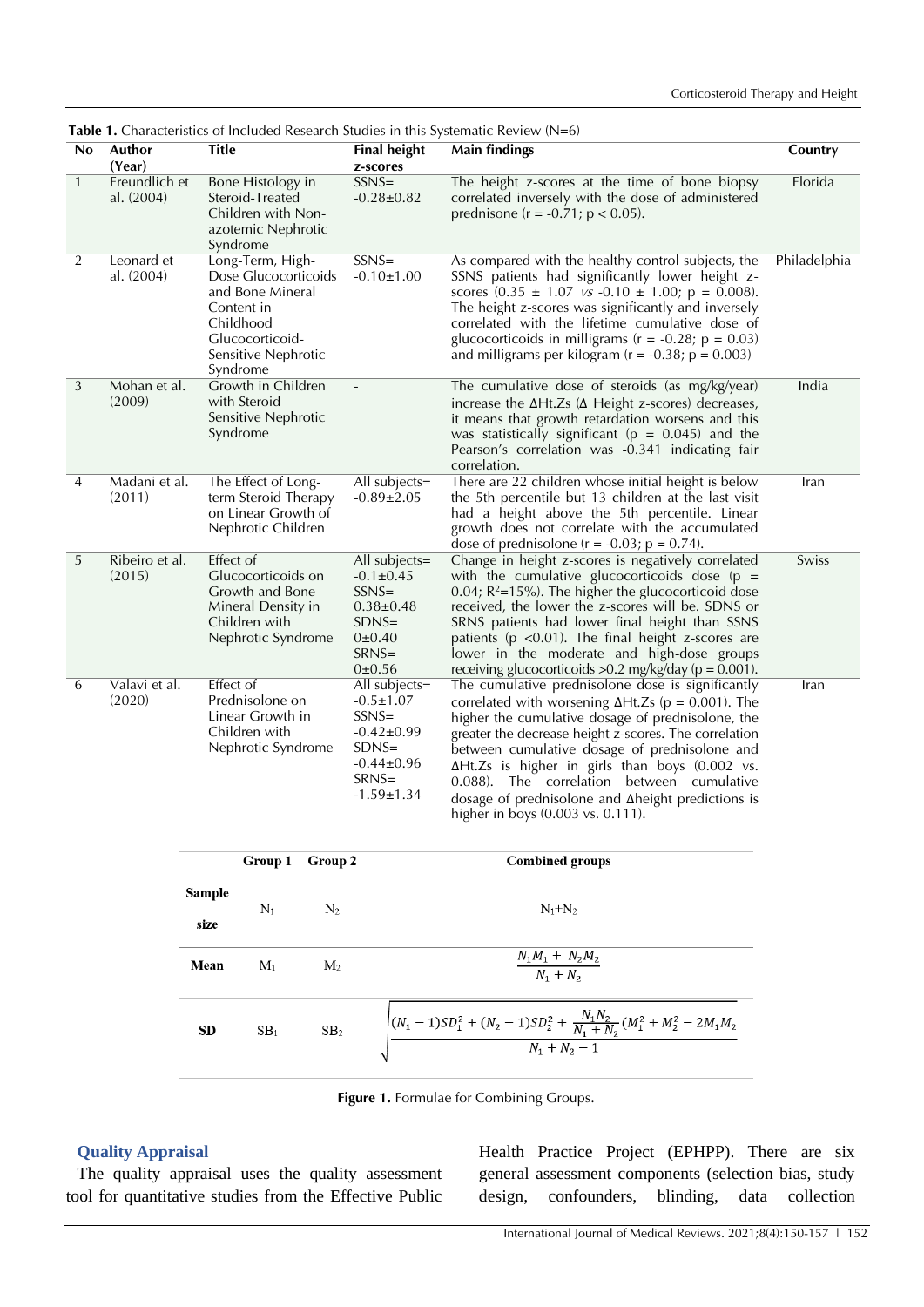methods, and withdrawals and dropouts) as well as two additional research components (intervention integrity and analyses). The final score of each literature is grouped into three quality scales, namely strong, moderate, and weak according to the criteria determined by EPHPP.

### **Results**

The search of the three databases resulted in 1238 literatures and the literature was screened based on the criteria of the year and type of article, which resulted in 232 literatures. The researchers excluded 194 literatures that did not fit the topic or which could not be fully

accessed in full-text, hence there was 38 full-text literatures according to the topic. After analyzing 38 literatures, six studies were analyzed in this systematic review Figure 2). The section of studies was done in Florida (1 study), Philadelphia (1 study), India (1 study), Iran (2 studies), and Switzerland (1 study). Quality appraisal using the quality assessment tool for quantitative studies from EPHPP resulted in five literatures classified as strong and one literature classified as moderate so that no literature was excluded based on quality assessments. The results of data processing of the mean of final height z-scores can be seen in Table 2.



**Figure 2.** PRISMA Flow Chart Showing Literature Search Strategy.

**Table 2.** Results of Combined Mean±SD of Final Height Z-scores

| No | Group                                       | Combined mean±SD |
|----|---------------------------------------------|------------------|
|    | All subjects                                | $-0.66 \pm 3.04$ |
|    | SSNS (steroid-sensitive nephrotic syndrome) | $-0.20 \pm 3.14$ |
|    | SDNS (steroid-dependent nephrotic syndrome) | $-0.33 \pm 0.87$ |
|    | SRNS (steroid-resistant nephrotic syndrome) | $-0.97 \pm 1.34$ |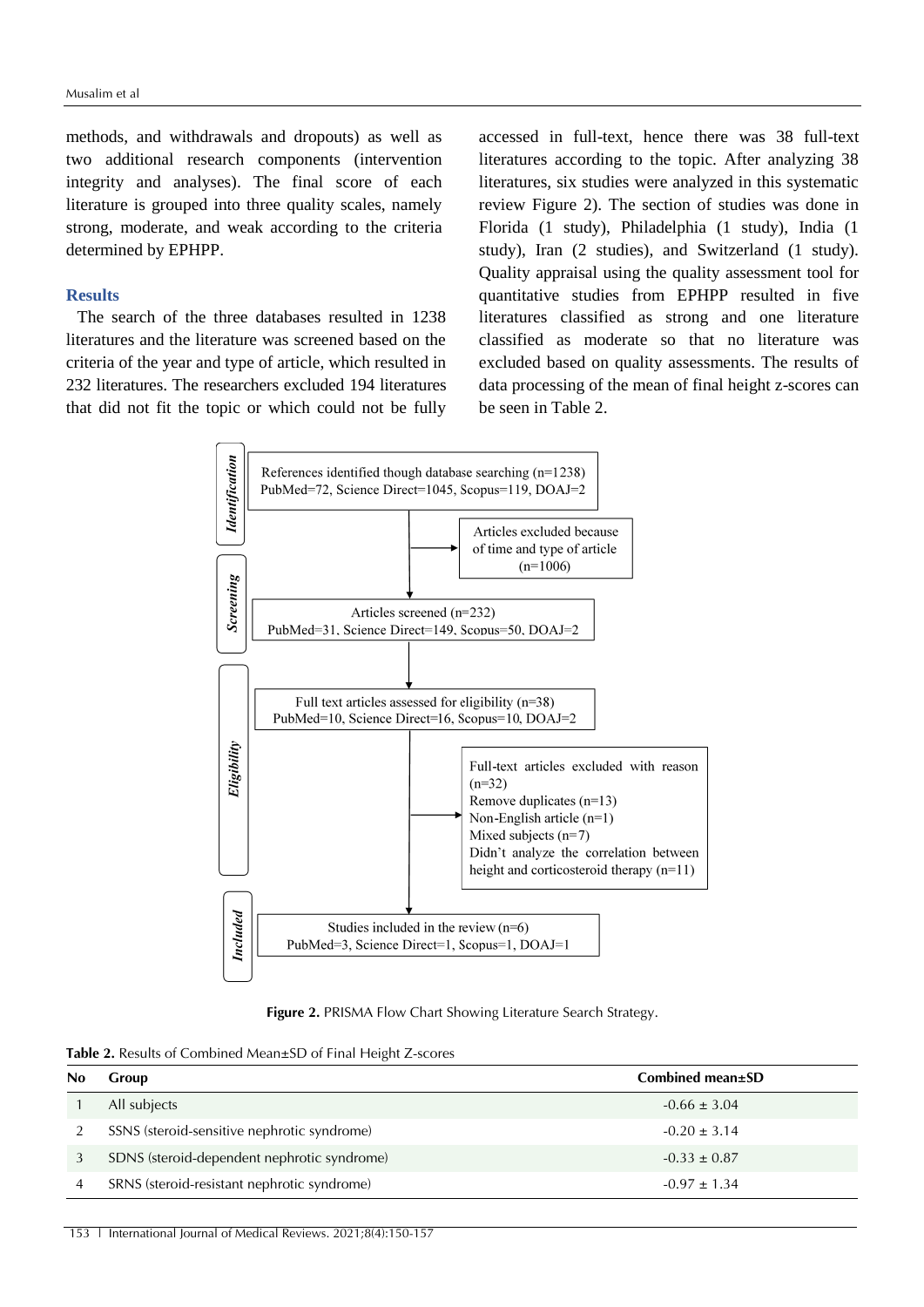### **Discussion**

# **Characteristics of Height in Childhood Nephrotic Syndrome**

Research conducted by Madani et al.<sup>14</sup> reported 22 children (15%) whose initial height was below the 5th percentile but at the last visit 13 children had a height above the 5th percentile. Improvements in growth percentiles were also reported in another study, as many as 15 children (17%) were below the 5th percentile at the beginning of the study, and 8 of them were above the 5th percentile at the end of the study.<sup>15</sup>

At the end of the observation, 26 children (17.69%) in the study conducted by Madani et  $al^{14}$  were classified as short  $(\leq 5$ th percentile). In some studies, short stature has been considered as a side effect of corticosteroid therapy in childhood nephrotic syndrome. Research in Turkey found 2 (6%) of 33 subjects who were classified as short and there were no pathological conditions that could cause short stature.<sup>16</sup> A study in Saudi Arabia found that 69.7% of subjects were of short stature and short stature was considered a complication of nephrotic syndrome after 10 years of treatment.<sup>17</sup>

A study by Leonard et al.<sup>18</sup> stated that the height zscores of children with nephrotic syndrome is reported to be lower than normal children and this is statistically significant (-0.1  $\pm$  1.00 *vs* 0.35  $\pm$  1.07; *P* = 0.008). The height z-score of children with SSNS was also lower than normal children  $(-0.27 \pm 0.89 \text{ vs } 0.27 \pm 0.92)$ ;  $P<0.0001$ .<sup>19</sup> Research in Nepal found that the final height of SSNS children aged 2-12 years had a mean of 114.30±18.60 cm, while as a comparison, using the normal height of children, the mean was  $124.88 \pm$ 104.42 cm.<sup>20</sup>

Research conducted by Freudlich<sup>21</sup> reported that the rate of growth velocity ranged from 1.5 to 10.6 cm/year, corresponding to a z-scores range from -1.6 to 3.2 and the mean of growth velocity z-scores was  $1.0 \pm$ 1.45. A study in Sri Lanka found the median height velocity of SDNS patients was 3.45 cm/year which was significantly lower than the height velocity of 6.15 cm/year for the nephrotic syndrome patients who were off corticosteroid in the past three months. Height velocity of SDNS patients was also significantly lower than that in the normal population.<sup>22</sup> It can actually be stated that children with SSNS are more likely to experience decreased growth velocity due to the longterm effects of corticosteroid treatment.<sup>23</sup>

Based on the study of Ribeiro et al., <sup>24</sup> SDNS and SRNS patients had lower final height when compared to SSNS patients and this is statistically significant  $(P<0.01)$ . Research by Valavi et al.<sup>7</sup> also reported the same results. The height z-scores of SDNS patients was  $-0.44 \pm 0.96$  and SRNS patients was  $-1.59 \pm 1.34$ while the height z-scores of SSNS was  $-0.42 \pm 0.99$ .<sup>7</sup> Another study found that the mean height of SDNS patients was lower than nephrotic syndrome patients who had infrequent relapses and nephrotic syndrome patients who had frequent relapses.<sup>25</sup>

# **Correlation between Corticosteroid Therapy and Height in Childhood Nephrotic Syndrome**

There are differences in the results of the six literatures used in this systematic review. Research by Valavi et al.,<sup>7</sup> Mohan et al.,<sup>10</sup> Leonard,<sup>18</sup> Freundlich,<sup>21</sup> and Ribeiro et al. $24$  revealed that there is a correlation between corticosteroid therapy and height in childhood nephrotic syndrome, while the study by Madani et al.<sup>14</sup> found no specific correlation between them.

The insignificant correlation in the study of Madani et al.<sup>14</sup> was due to maintenance therapy given at alternate dose and the inclusion criteria of this study which only included subjects with a mild nephrotic syndrome without a prior chronic disease. Maintenance therapy given at alternate dose which has been reported in several studies can reduce growth restriction. Glucocorticoids increase the synthesis and secretion of GH from pituitary cells in vitro, activate transcription genes of GH, and increase Growth Hormone-Releasing Hormone (GHRH) receptors. However, it will inhibit the secretion of GH if given continuously.<sup>26</sup> This mechanism can explain that corticosteroid therapy at alternate dose can reduce growth restriction, while daily use of corticosteroids causes growth restriction. Pharmacokinetic variability and/or individual susceptibility to steroids, as well as the severity of the nephrotic syndrome, may also influence the effect of corticosteroid therapy itself.<sup>14,27</sup>

Some subjects also experienced an improvement in the height percentile from below the 5th percentile and improved to above the 5th percentile at the last visit. This can occur due to catch-up growth which compensates for the loss of height during corticosteroid therapy.<sup>14</sup> Catch-up growth was also reported in 31 of 47 children who received intermittent steroid therapy and they were able to return to normal curves before adolescence.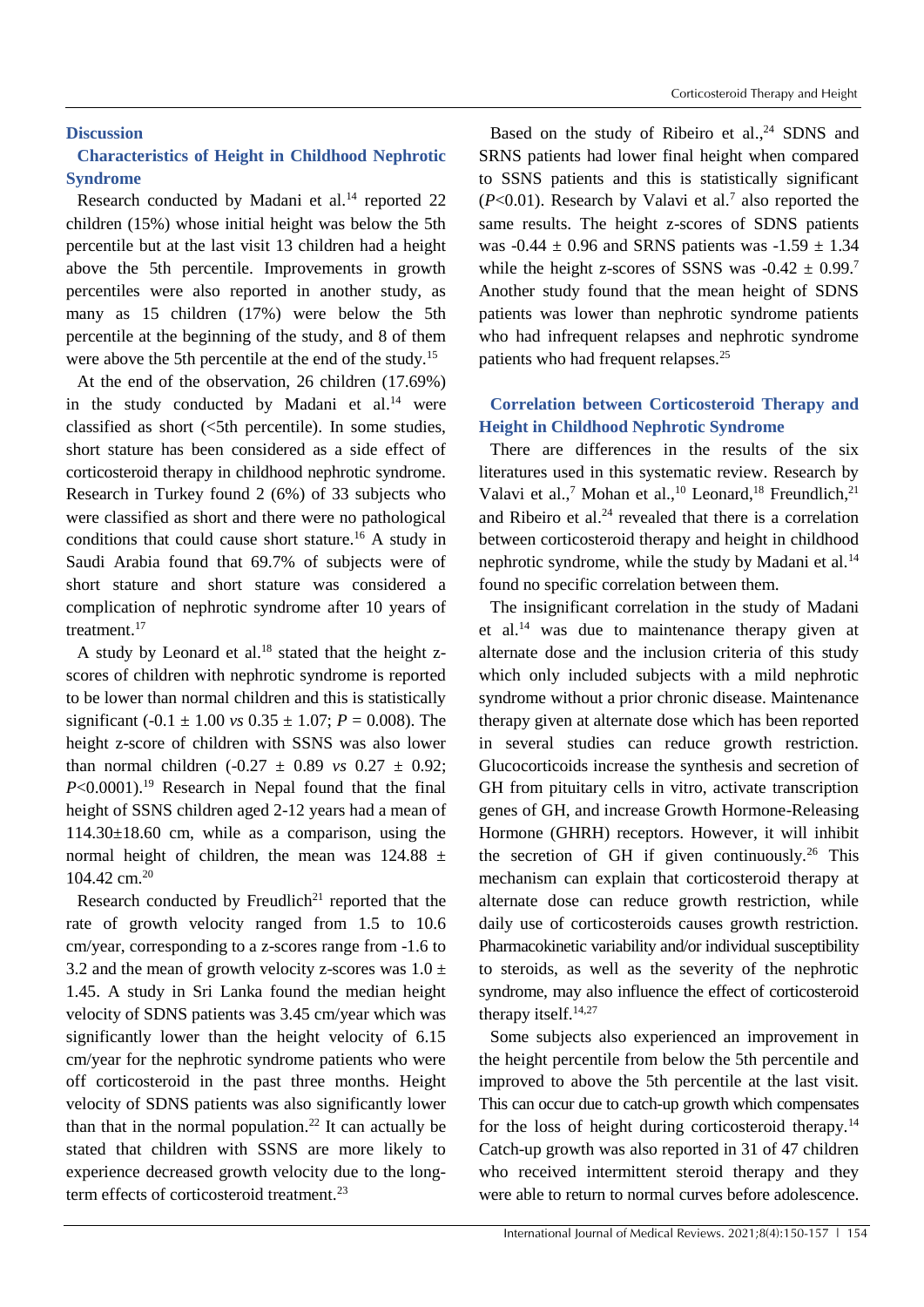This growth acceleration or growth spurt started two years after discontinuation of steroid therapy and this catch-up process is almost equivalent to a loss of the height z-score during prednisolone therapy.<sup>26</sup> Other researchers stated that the growth rate decreased significantly in the first month during which the child was given the full dose of prednisolone therapy and returned to normal within one year.<sup>6</sup> When growth restriction occurs, it will decrease chondrocytes proliferation. But when the causes for growth restriction are solved, these cells show increased proliferative potential.<sup>25</sup>

Previous research<sup>7,10,18,21,24</sup> have reported that a correlation exists between corticosteroid therapy and height in childhood nephrotic syndrome. The negative effects of steroids on short-term growth depend on the dose and type of steroid. In general, this effect occurs in the first six months of treatment.<sup>7</sup> Corticosteroid therapy in large doses can interfere with the secretion of GH by increasing somatostatin and causing decreased response and activity of GH. Corticosteroid will stimulate the production of Insulin-Like Growth Factor-Binding Protein-3 (IGFBP-3), a growth inhibitor. Corticosteroids can also enter the growth plate, interfering with the growth rate and vascularity. Besides, corticosteroids can also modulate the action of thyroid hormones on the growth plate.<sup>28,29</sup> It is known that daily, supraphysiologic dose of glucocorticoids inhibit growth by decreasing the activity of Insulin-like Growth Factor-1 (IGF-1) in growing bones with the loss of IGFBP-3 in nephrotic children which may directly prompt growth defect and retardation.<sup>10</sup>

The decrease of height z-scores per year is higher in the medium dose (0.2-0.4 mg/kg/day) and high dose groups ( $>0.4$  mg/kg/day). The low dose group ( $< 0.2$ ) mg/kg/day) tend to have increased height z-scores per year. Other studies have suggested a greater cutoff above  $0.75 \text{ mg/kg/day}$ .<sup>24</sup>

There is a negative correlation between growth and cumulative steroid dose in nephrotic syndrome. The higher the cumulative steroid dose, the lower the height z-scores will be.10,15,18,21,24 Prednisone therapy was the only variable that correlated with worsening ΔHt.Zs in patients with nephrotic syndrome ( $P = 0.003$ ;  $X^2 =$ 8.7). This study followed by  $11.7 \pm 3.5$  years states that prednisolone therapy had a negative correlation with  $\Delta Ht.Zs$  ( $P = 0.003$ )<sup>26</sup> The group which had four or more relapses showed more decrease in mean height zscores than the group with less than four relapses.<sup>7</sup>

The long-term effect of corticosteroid therapy is more significant in boy than girl subjects ( $P = 0.003$  vs.  $P =$  $0.111$ ).<sup>7</sup> Previous studies have revealed the same result and concluded that decreased height z-scores in boys is correlated with the delayed secondary sexual growth.<sup>30</sup> Delayed puberty in boys was also reported in another study in which 27 out of 30 boy subjects had delayed puberty  $(P = 0.012)^{31}$  Furthermore, the peak growth of puberty is more inhibited in boys than in the population  $(+0.7 \pm 0.8$  years) with a significance value of  $\langle 0.03$ . Boys also reached the final height longer than the population  $(P \le 0.01)$  but this did not happen to girl subjects.<sup>26</sup>

Studies on the effects of the cumulative prednisone dose for height are better observed in longitudinal studies.<sup>7</sup> The predicted values for height were lower after long-term prednisolone therapy. The study that was followed by  $6.75 \pm 3.75$  years received significantly higher baseline height z-scores than post-therapy zscores  $(-0.69 \pm 0.80 \text{ vs } -2.07 \pm 1.61; P = 0.003)$  with a mean reduction of  $-1.37 \pm 1.55$ .<sup>8</sup> This decrease occurred in the group that had a higher corticosteroid dose. There was a loss of height z-scores of  $0.49 \pm 0.6$  in growth before puberty with a significance value of <0.001. This is while patients who had achieved final height lost their z-scores of  $0.92 \pm 0.8$  from the onset of nephrotic syndrome  $(P \le 0.001)$ .<sup>26</sup> Furthermore, there was also a loss of target z-scores of  $0.68 \pm 0.7$  ( $P < 0.001$ ). In other studies, a significance value of 0.04 was reported. 24.26

On 11-year-old boys and 9-year-old girls who were still receiving prednisone therapy had a greater risk of losing height z-scores. Linear growth retardation due to prednisolone therapy was reported to be more visible in the puberty group than in the pre-pubertal group.<sup>26</sup> The decrease height z-scores every year was more prevalent at the age after 12 years than before 12 years  $(-0.18 \text{ vs } -0.09)$  with a significance value of  $0.03<sup>27</sup>$ Patients who exclusively received prednisone during the pre-pubertal period showed an increase of initial to final height z-scores  $(+0.73 \pm 0.83)$  but patients who exclusively received prednisone during the puberty period had a loss of  $-0.37 \pm 0.41$  height z-scores with a significance value of  $< 0.006$ .<sup>31</sup> This is because growth during puberty is sensitive to steroids (glucocorticoids also disturb the pituitary function to release gonadotropins hormone) or due to the larger accumulated doses during puberty. When children receive prednisolone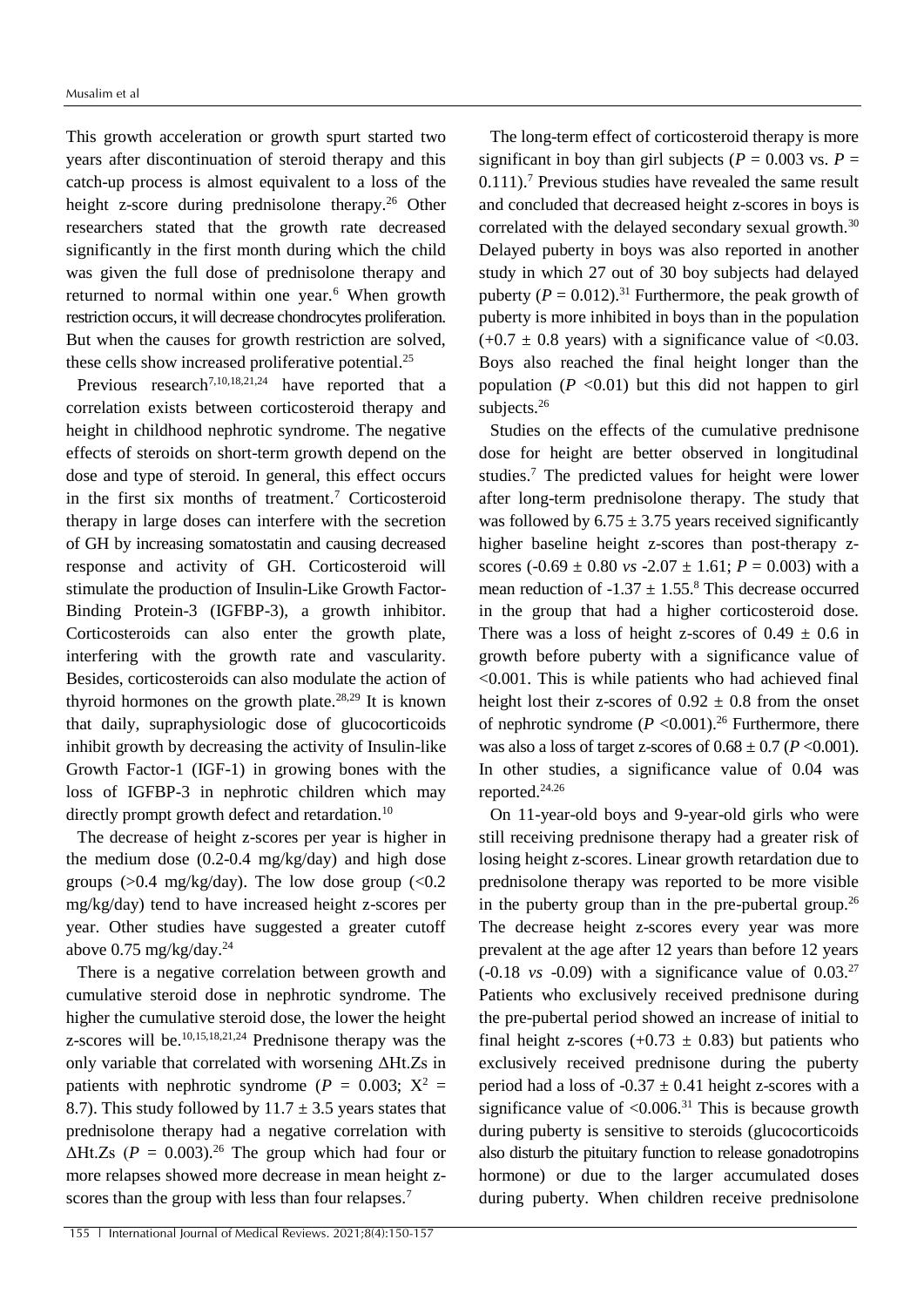for more than six months per year so that the accumulated dose of prednisone increases, the child is 7.2 times more likely to lose height z-scores.<sup>26,29</sup>

The best way to prevent growth impairment in nephrotic children is avoiding an unnecessary prolonged corticosteroid with large doses, providing adequate intake of calories and proteins, and always monitoring their growth. $10$ 

# **Limitation**

In a systematic review, there is a possibility of bias because the research from the obtained literature comes from various countries, and thereby the effect of corticosteroid therapy will vary. Moreover, there are also differences in the division of research groups from the obtained literature.

### **Conclusion**

The incidence of nephrotic syndrome in children is increasing every year. Treatment of nephrotic syndrome using corticosteroids can last for 6-12 months. The side effect of corticosteroids is that they can interfere with the growth of children. There is a negative correlation between the cumulative corticosteroids dose and height in childhood nephrotic syndrome. This means that the higher the cumulative corticosteroids dose, the lower the height z-scores will be. The height z-scores of children with nephrotic syndrome is reported to be lower than normal children and this is statistically significant. Also, the SDNS and SRNS patients had lower height z-scores  $(-0.33 \pm 0.87 \text{ and } -0.97 \pm 1.34)$ than SSNS patients (-0.20  $\pm$  3.14) because the SDNS and SRNS patients received more doses and longer corticosteroid therapy than SSNS patients. Therefore, it is necessary to always monitor the growth of children with a nephrotic syndrome so that growth delays can be detected and treated immediately.

#### **Acknowledgments**

The authors would like to thank Dr. Citrawati Dyah Kencono Wungu., M.Si for her insightful comments on the present manuscript.

### **Funding/Support**

This research received no specific grant from any funding agency in the public, commercial, or not-forprofit sectors.

## **Conflict of Interest**

The authors declare that there is no conflict of interest regarding the publication of this paper.

#### **Availability of Data and Materials**

The datasets used and analyzed during the current study are available from the corresponding author on reasonable request

#### **References**

- 1. Pais P, Avner ED. Nephrotic Syndrome. In Kliegman RM, Stanton BF, St Geme IW, Schor NF. Nelson Textbook of Pediatrics. 20th edition. Filadelfia. Elsevier. 2016. p. 3834.
- 2. Varner JD, Matory A, Gbadegesin RA. Genetic basis of health disparity in childhood nephrotic syndrome. Am J Kidney Dis. 2018;72(5):S22-5. [doi:10.1053/j.ajkd.2018.06.022](https://doi.org/10.1053/j.ajkd.2018.06.022)
- 3. Banh THM, Shamsy NH, Patel V, dkk. Ethnic Differences in Incidence and Outcomes of Childhood Nephrotic Syndrome. Clin J Am Soc Nephrol 2016;11(10):1760-8. do[i:10.2215/](https://doi.org/10.2215/cjn.00380116) [CJN.00380116](https://doi.org/10.2215/cjn.00380116)
- 4. Trihono PP, Alatas H, Tambunan T, Pardede SO. Konsensus Tata Laksana Sindrom Nefrotik Idiopatik pada Anak (Edisi Kedua). 2012:1-22.
- 5. Cattran DC, Feehally J, Cook HT, Liu ZH, Fervenza FC, Mezzano SA, et al. Kidney disease: improving global outcomes (KDIGO) glomerulonephritis work group. KDIGO clinical practice guideline for glomerulonephritis. Kidney International Supplements. 2012;2(2):139-274. doi:10.1038/kisup.2012.9
- 6. Teeninga N. Glucocorticoid Treatment in Childhood Nephrotic Syndrome: weighting the cornerstone [Internet]. Erasmus University Rotterdam; 2013. Available from: [http://hdl.handle.](http://hdl.handle/) net/1765/50144
- 7. Valavi E, Aminzadeh M, Amouri P, Rezazadeh A. Effect of Prednisolone on Linear Growth in Children with Nephrotic Syndrome. J Pediatr 2020;96(1):117-24. [doi:10.1016/j.jped.20](https://doi.org/10.1016/j.jped.2018.07.014) [18.07.014](https://doi.org/10.1016/j.jped.2018.07.014)
- 8. Oliveira ID, Belangero VM. Growth and body composition in children and adolescents with steroid-dependent nephrotic syndrome. Braz J Nephrol. 2009;31(4):252-7. [doi:10.1590/S0](https://doi.org/10.1590/S0101-28002009000400003) [101-28002009000400003](https://doi.org/10.1590/S0101-28002009000400003)
- 9. Firdaus B, Rosalina I, Sekarwana N. Hubungan Dosis Kumulatif Prednison dan Gangguan Umur Tulang pada Sindrom Nefrotik Relaps Sering. Sari Pediatri. 2016;10(6):357- 61. [doi:10.14238/sp10.6.2009.357-61](https://dx.doi.org/10.14238/sp10.6.2009.357-61)
- 10. Mohan KR, Kanitkar M. Growth in children with steroid sensitive nephrotic syndrome. Med J Armed Forces India. 2009;65(1):4-6. [doi:10.1016/S0377-1237\(09\)80043-9](https://doi.org/10.1016/S0377-1237(09)80043-9)
- 11. Moher D, Liberati A, Tetzlaff J, Altman DG, Prisma Group. Preferred reporting items for systematic reviews and metaanalyses: the PRISMA statement. PLoS medicine. 2009;6(7):e1000097. [doi:10.1371/journal.pmed.1000097](https://doi.org/10.1371/journal.pmed.1000097)
- 12. Effective Public Health Practice Project (EPHPP), Quality Assessment Tool for Quantitative Studies, 2009. Available from: <http://www.ephpp.ca/tools.html>
- 13. Higgins JP, Deeks JJ. Selecting studies and collecting data. Cochrane handbook for systematic reviews of interventions: Cochrane book series. Cochrane Collaboration, 2008.
- 14. Madani A, Umar SU, Taghaodi R, Hajizadeh N, Rabbani A, Z-Mehrjardi H. The effect of long-term steroid therapy on linear growth of nephrotic children. Iran J Pediatr. 2011;21(1):21.
- 15. Donatti TL, Koch VH, Fujimura MD, Okay Y. Growth in steroid-responsive nephrotic syndrome: a study of 85 pediatric patients. Pediatr Nephrol. 2003;18(8):789-95. [doi:10.1007/s0](https://doi.org/10.1007/s00467-003-1142-0) [0467-003-1142-0](https://doi.org/10.1007/s00467-003-1142-0)
- 16. Hacıhamdioğlu DO, Kalman S, Gok F. Long-term results of children diagnosed with idiopathic nephrotic syndrome; single center experience. Turk Ped Arş. 2015;50:37-44. do[i:10.5152/](https://doi.org/10.5152/tpa.2015.2086) [tpa.2015.2086](https://doi.org/10.5152/tpa.2015.2086)
- 17. Al Salloum AA, Muthanna A, Bassrawi R, Al Shehab AA, Al Ibrahim A, Islam MZ, et al. Long-term outcome of the difficult nephrotic syndrome in children. Saudi J Kidney Dis Transpl. 2012;23(5):965. doi:10.4103/1319-2442.100877
- 18. Leonard MB, Feldman HI, Shults J, Zemel BS, Foster BJ, Stallings VA. Long-term, high-dose glucocorticoids and bone mineral content in childhood glucocorticoid-sensitive nephrotic syndrome. N Engl J Med. 2004;351(9):868-75. doi:10.1056/ NEIMoa040367
- 19. Wetzsteon RJ, Shults J, Zemel BS, Gupta PU, Burnham JM,